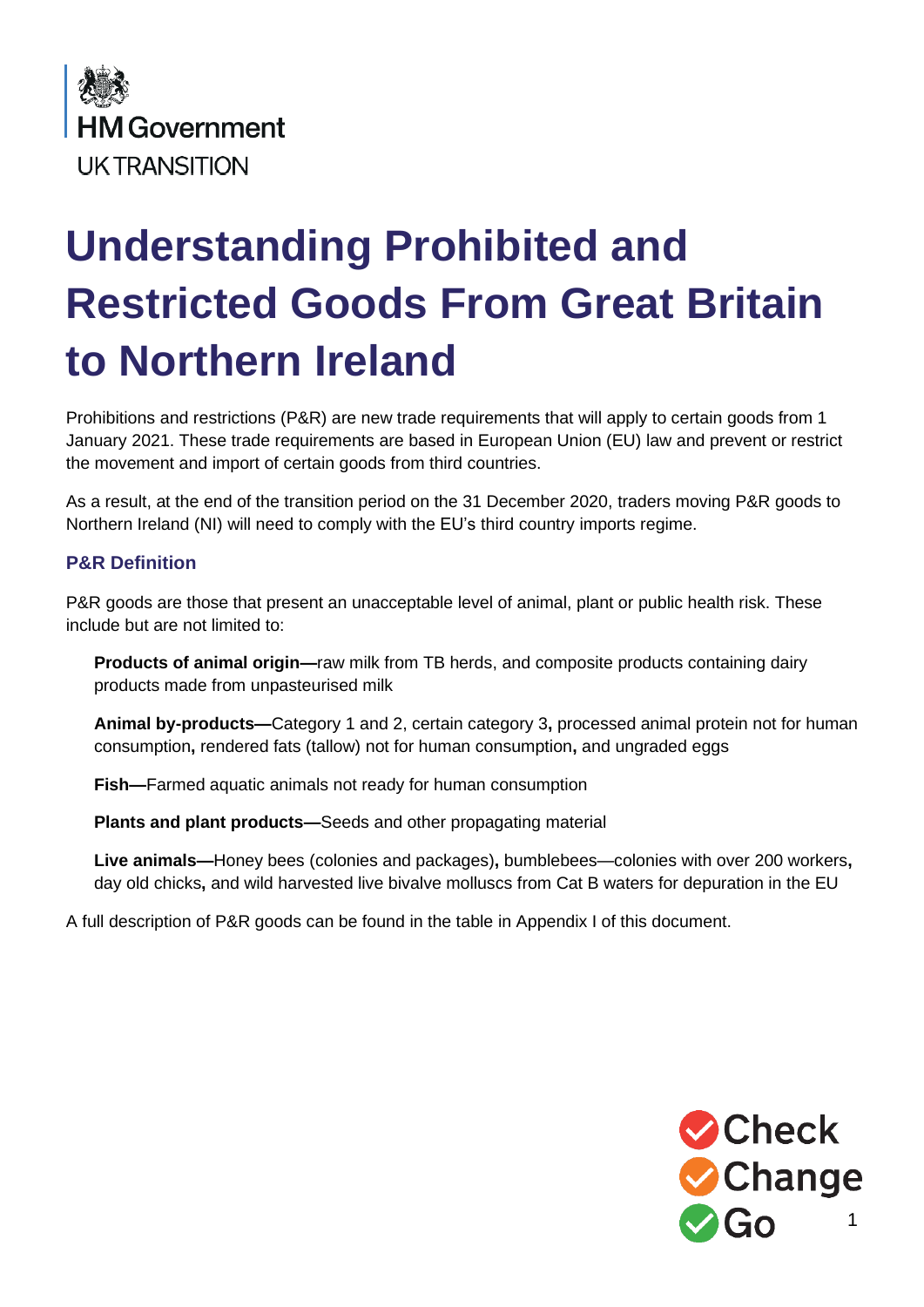# **P&R Exemptions**

From 1 January 2021, the following P&R meat products can continue to be moved by authorised traders from GB to NI from 1 January. This exemption is for a **period of six months**.

- frozen or chilled minced meat of poultry, ratites and wild game birds
- chilled minced meat from animals other than poultry
- chilled meat preparations
- any unprocessed meat produced from meat initially imported into GB from the EU

The UK government will continue to explore permanent reciprocal arrangements for these goods.

# **New Measures for Moving P&R Goods**

# **Eligible Traders**

From the end of the Transition Period on the 31 December 2020, **only authorised traders that are on Defra's authorised traders list** will be eligible to move P&R goods to NI.

Authorised traders are supermarkets and their trusted suppliers. A trusted supplier is one that independently moves its end product from GB to NI, for sale in NI.

For information on authorised traders and how to apply to be on Defra's list, please refer to the GOV.UK website [here.](https://www.gov.uk/guidance/exporting-animals-and-animal-products-to-the-eu-from-1-january-2021)

### **Your Consignments**

As a result of the new trade requirements for P&R goods, there will be changes to the documentation and process that authorised traders will need to follow.

All traders should prepare to provide certification for each consignment of fresh minced meat and meat preparations P&Rs, covered by the Unilateral Declaration, including engaging Official Veterinarians (OVs) to sign the certificates.

You should ensure you have registered on **[EHCO](http://www.gov.uk/guidance/apply-for-an-export-health-certificate)** (Export Health Certificates Online) and are talking to your OV certifiers on the requirements.

We recognise that it will take time for you to prepare, therefore we propose to introduce this requirement in short stages as follows:

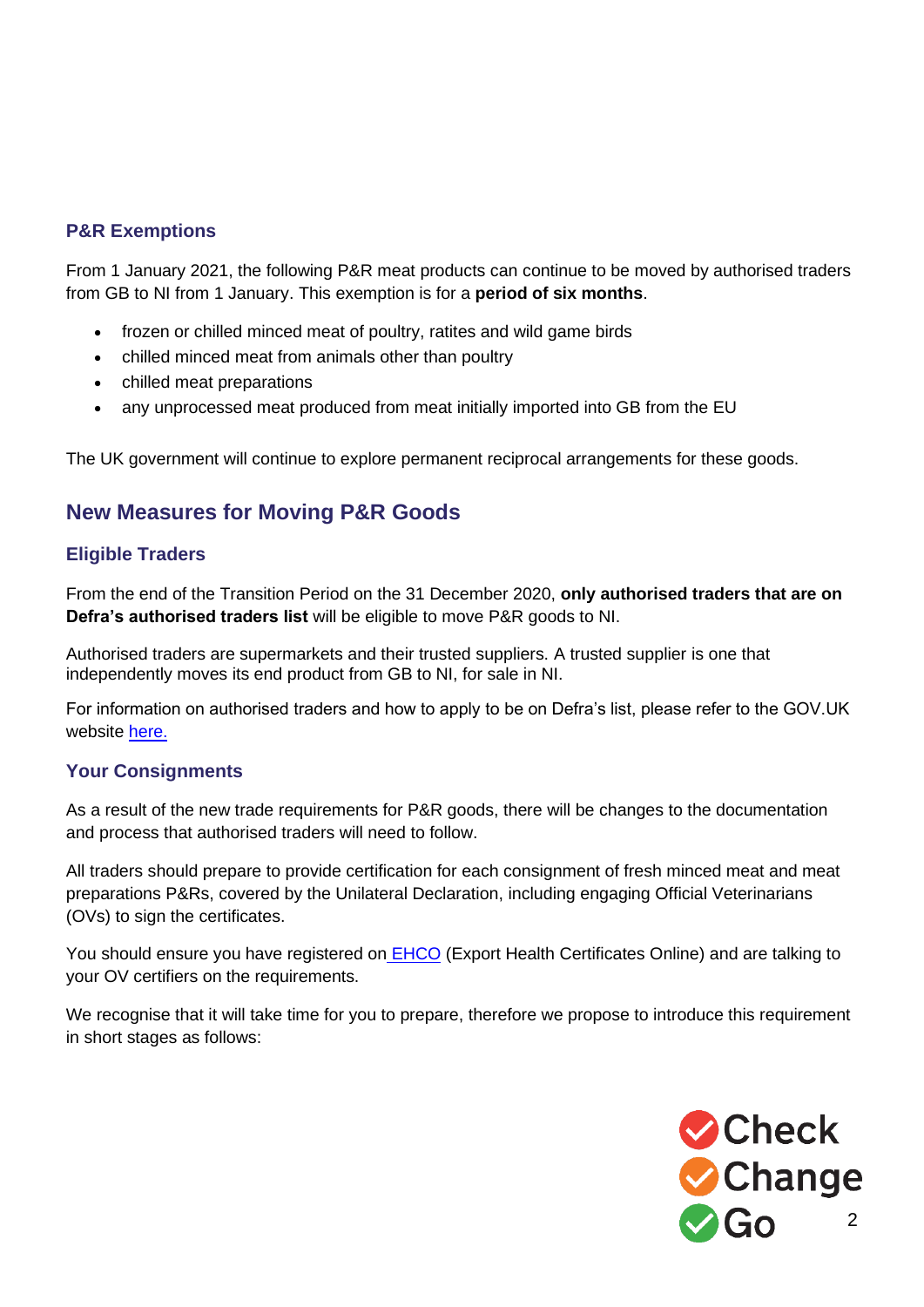# **Required from 1 January to 24 January 2021:**

#### *P&R Attestation*

- Prior to the movement the of P&R goods, authorised traders must download and complete a **P&R Attestation** form that must be signed by an official in the business
- The original completed P&R Attestation must be accompanied by the list of all goods within the lorry
- All consignments must be sealed at the point of departure, this may be a commercial seal or an official seal

### **Required from 25 January to 14 February 2021:**

*P&R Certificate*

- The authorised trader will require a **P&R Certificate**
- The P&R Certificate must be signed by an Official Veterinarian (OV) or competent authority and must accompany the list of all goods within the lorry

#### **Required from 15 February:**

#### *EU Certificates*

• Traders will need to use **EU Certificates** signed by an OV

All required forms (i.e. P&R Attestation, P&R Certificate and EU Certificate) will be made available on GOV.UK shortly. For a copy please click [here.](https://shwca.se/MovingGoodsGBtoNI)

We want to reassure businesses that resolving the long-term P&R issues between GB to NI is a priority and we continue to explore options to produce a satisfactory solution. We will provide further clarification on the situation in due course.

For more information on moving P&R goods, please refer to [GOV.UK.](https://www.gov.uk/guidance/exporting-animals-and-animal-products-to-the-eu-from-1-january-2021#restricted-and-prohibited-goods)

Trader Readiness Team | GB-NI Movements & GB-EU Exports Delivery Projects

### **Department for Environment, Food & Rural Affairs**

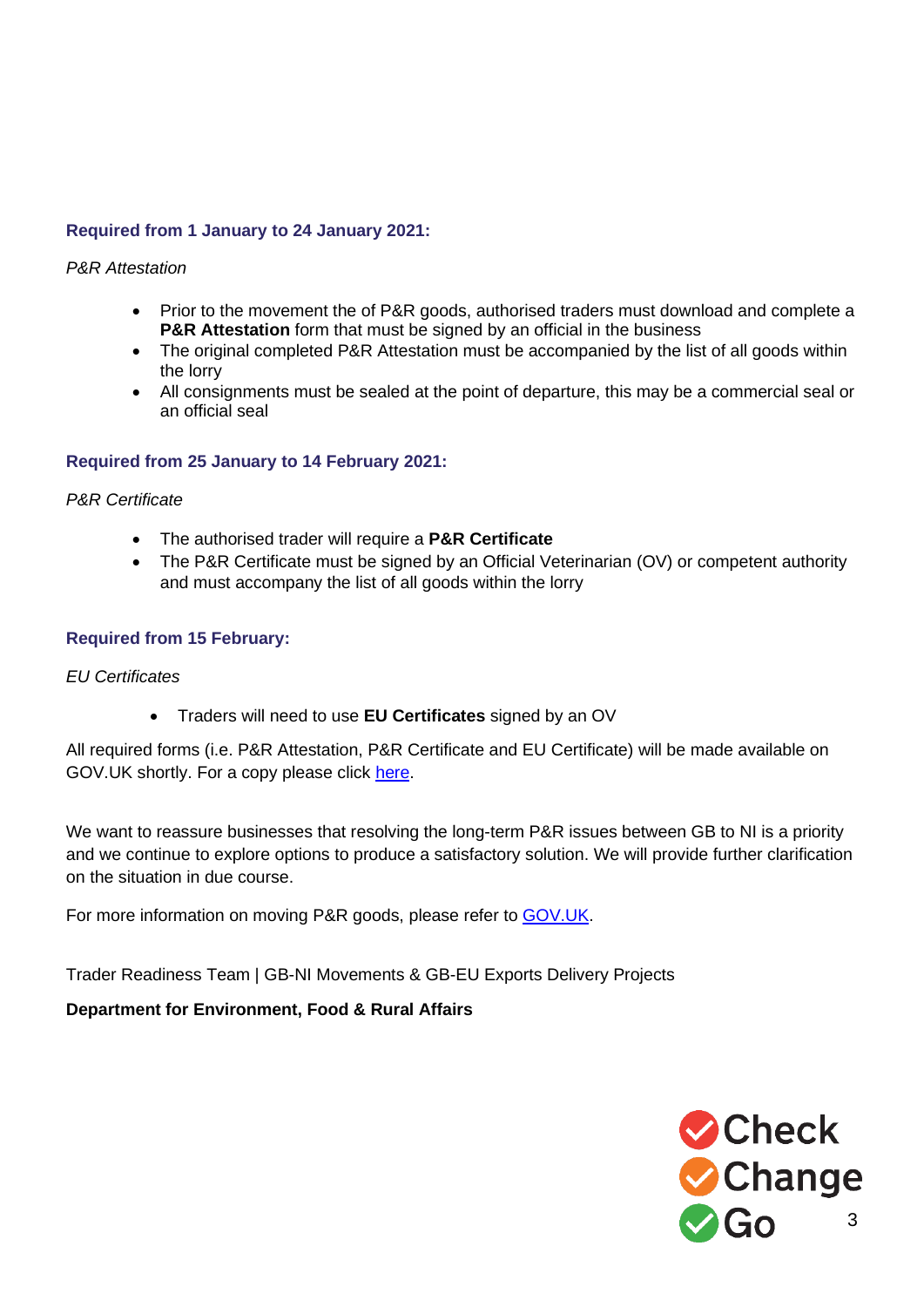# **Appendix I: Defra's List of SPS Prohibitions and Restrictions**

#### **1. SPS Prohibitions and Restrictions Under the Grace Period (GB-NI)**

On 8 December 2020, the co-chairs of the EU-UK Joint Committee (European Commission Vice-President Maroš Šefčovič and the UK Chancellor of the Duchy of Lancaster, the Rt Hon Michael Gove) issued a joint statement indicating they have reached agreement on all issues, in particular with regards to the Protocol on Ireland and NI. The Chancellor of the Duchy of Lancaster confirmed in an oral statement to Parliament on 9 December that there will be a six-month grace period for chilled meat products moving from GB to NI that would otherwise be affected by P&R.

Between 1 January and 1 July 2021, these products will be brought from GB into NI under the following conditions:

- The meat products enter NI through a designated place as defined in point (38) of Article 3 of Regulation (EU) 2017/625 of the European Parliament and of the Council and they are subject to a channelling procedure applicable from the designated place to the destination supermarket in NI
- They are sold exclusively to end consumers in supermarkets located in NI, and they are not to be sold to other operators of the food chain
- They are accompanied by official certificates issued by the UK competent authorities (based on similar models already existing for fresh meat, minced meat and meat preparations)
- They are packed for end consumers, and they bear a label reading "These products from the United Kingdom may not be sold outside Northern Ireland".
- During this period, which will be used by supermarkets in NI to adjust, the UK remains fully aligned to Union law applicable to meat products and listed in Annex 2 to the Protocol on Ireland and NI.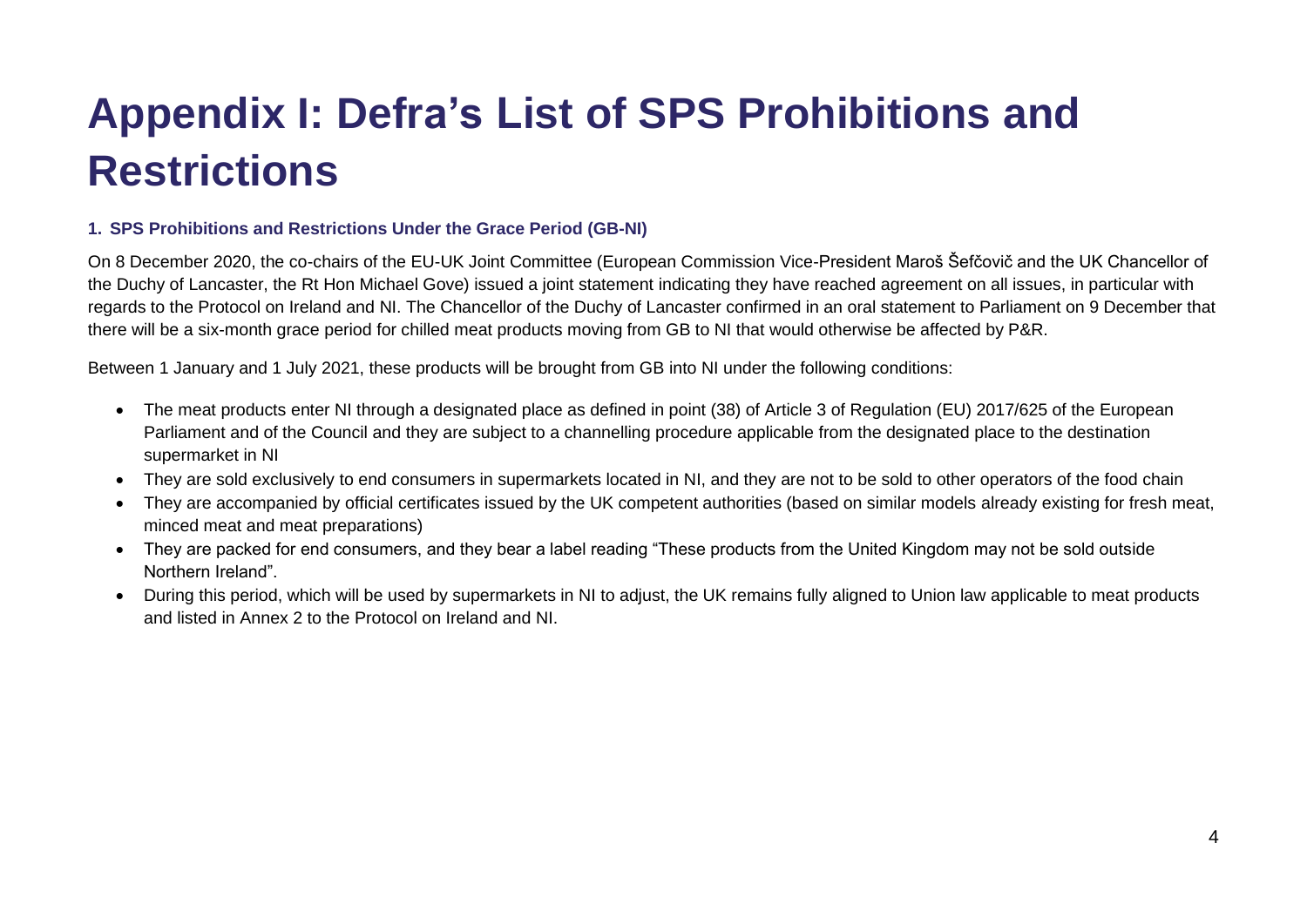| <b>Commodity</b>                          | <b>Description</b>                                                                                                                                                                                                                                                                                                                                                                                                                                                                                                                                                                                                                                                   | <b>Example of commodities affected</b>                                                                                                               | <b>Impact of issue</b>                                                   |
|-------------------------------------------|----------------------------------------------------------------------------------------------------------------------------------------------------------------------------------------------------------------------------------------------------------------------------------------------------------------------------------------------------------------------------------------------------------------------------------------------------------------------------------------------------------------------------------------------------------------------------------------------------------------------------------------------------------------------|------------------------------------------------------------------------------------------------------------------------------------------------------|--------------------------------------------------------------------------|
| Products of Animal Origin (POAO)          |                                                                                                                                                                                                                                                                                                                                                                                                                                                                                                                                                                                                                                                                      |                                                                                                                                                      |                                                                          |
| <b>Chilled minced meat</b><br>(red meat)  | EU prohibition on chilled minced meat of bovine,<br>ovine, caprine, and porcine animals. The frozen<br>requirement for this product exists on the health<br>certificate.<br>Minced meat as defined in Annex I, 1.13 of<br>Regulation (EC) No 853/2004 means boned meat<br>that has been minced into fragments and contains<br>less than 1% salt.                                                                                                                                                                                                                                                                                                                     | Minced pork meat<br>$\bullet$<br>Minced beef meat<br>Minced goat meat<br>Minced lamb meat<br>Minced mutton meat<br>$\bullet$                         | Exports possible under conditions. Requires<br>compliance documentation. |
| <b>Chilled meat</b><br>preparations       | EU prohibition applies to meat preparations of bovine,<br>ovine, caprine, porcine animals and poultry. Only<br>frozen (-18°C) commodities may be exported. The<br>frozen requirement for this product exists on the<br>health certificate and in legislation.<br>Meat preparations as defined in Annex I, 1.15 of<br>Regulation (EC) No 853/2004 means fresh meat,<br>including meat that has been reduced to fragments,<br>which has had foodstuffs, seasonings or additives<br>added to it or which has undergone processes<br>sufficient to modify the internal muscle fibre structure<br>of the meat and thus to eliminate the characteristics<br>of fresh meat. | Sausages<br>$\bullet$<br>Hamburgers<br>Meatballs<br>Chicken nuggets<br>$\bullet$<br>Breaded chicken strips                                           | Exports possible under conditions. Requires<br>compliance documentation. |
| <b>Minced meat (poultry)</b>              | EU prohibition on chilled and frozen poultry<br>mince. There is no health certificate.<br>Minced meat as defined in Annex I, 1.13 of<br>Regulation (EC) No 853/2004 means boned meat<br>that has been minced into fragments and contains<br>less than 1% salt.                                                                                                                                                                                                                                                                                                                                                                                                       | Chilled minced chicken<br>$\bullet$<br>Frozen minced chicken<br>$\bullet$<br>Chilled minced turkey<br>$\bullet$<br>Frozen minced turkey<br>$\bullet$ | Exports possible under conditions. Requires<br>compliance documentation. |
| <b>Re-export of fresh Meat</b><br>from EU | Meat imported from the EU cannot be re-exported<br>back to the EU as meat because the EU model<br>certificates have not been drafted with this option.                                                                                                                                                                                                                                                                                                                                                                                                                                                                                                               |                                                                                                                                                      | Exports possible under conditions. Requires<br>compliance documentation. |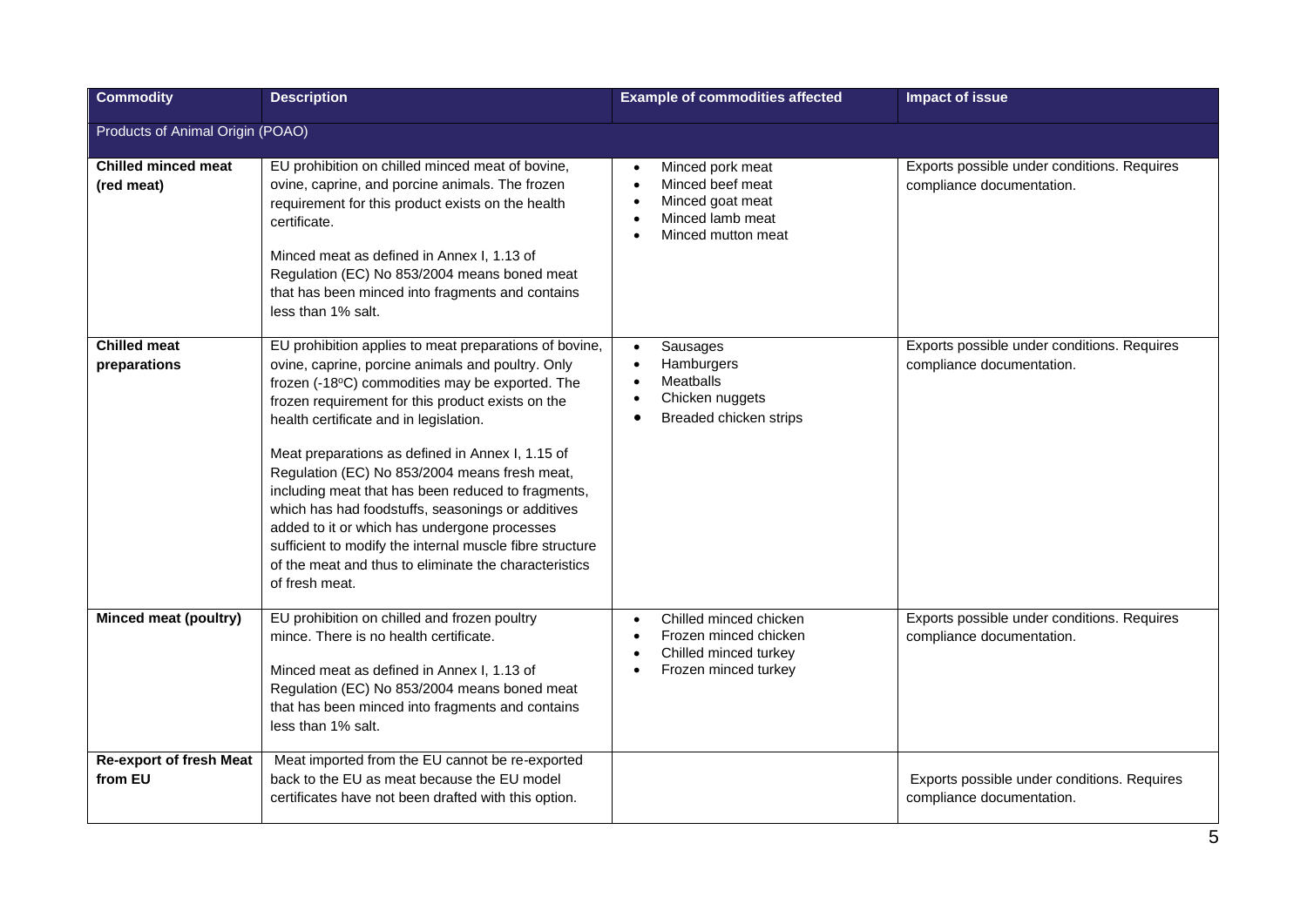| EU certification allows the export of fresh meat direct<br>from the UK, but the origin has to be an approved<br>establishment in the UK.<br>Existing model certificates only refers to meat<br>originating in territories listed third country/ies.<br>Certification requires adding the code for the<br>territory/ies where the meat has been<br>obtained. Commission Regulation (EU) No 206/2010<br>of 12 March 2010 laying down lists of third countries,<br>territories or parts thereof authorised for the |  |
|-----------------------------------------------------------------------------------------------------------------------------------------------------------------------------------------------------------------------------------------------------------------------------------------------------------------------------------------------------------------------------------------------------------------------------------------------------------------------------------------------------------------|--|
| introduction into the European Union of certain<br>animals and fresh meat and the veterinary<br>certification requirements. Such Regulation does not<br>list the EU Member States, therefore if originated in<br>the EU the official vets would not be able to include<br>the Code of the Member State of origin. Therefore,<br>whether we have an attestation from the EU or not<br>would be irrelevant as official vets would not have an<br>option to certify such meat in the existing EHCs.                |  |

#### **2. EU List of Prohibited or Restricted Commodities**

The EU acquis includes an important number of legal provisions that engage customs to carry out checks in the context of the enforcement of many different policies aiming at the safety and security of the EU. In accordance with Articles 134 and 267 Regulation (EU) No 952/2013 (Union Customs Code) prohibitions and restrictions (P&Rs) may be imposed on imports, exports or goods in transit when they are justified on grounds of:

- public morality, public policy or public security,
- the protection of health and life of humans, animals or plants,
- the protection of the environment.
- the protection of national treasures possessing artistic, historic or archaeological value and
- the protection of industrial and commercial property.

The full list is available here: [https://ec.europa.eu/taxation\\_customs/sites/taxation/files/prohibition\\_restriction\\_list\\_customs\\_en.pdf](https://ec.europa.eu/taxation_customs/sites/taxation/files/prohibition_restriction_list_customs_en.pdf)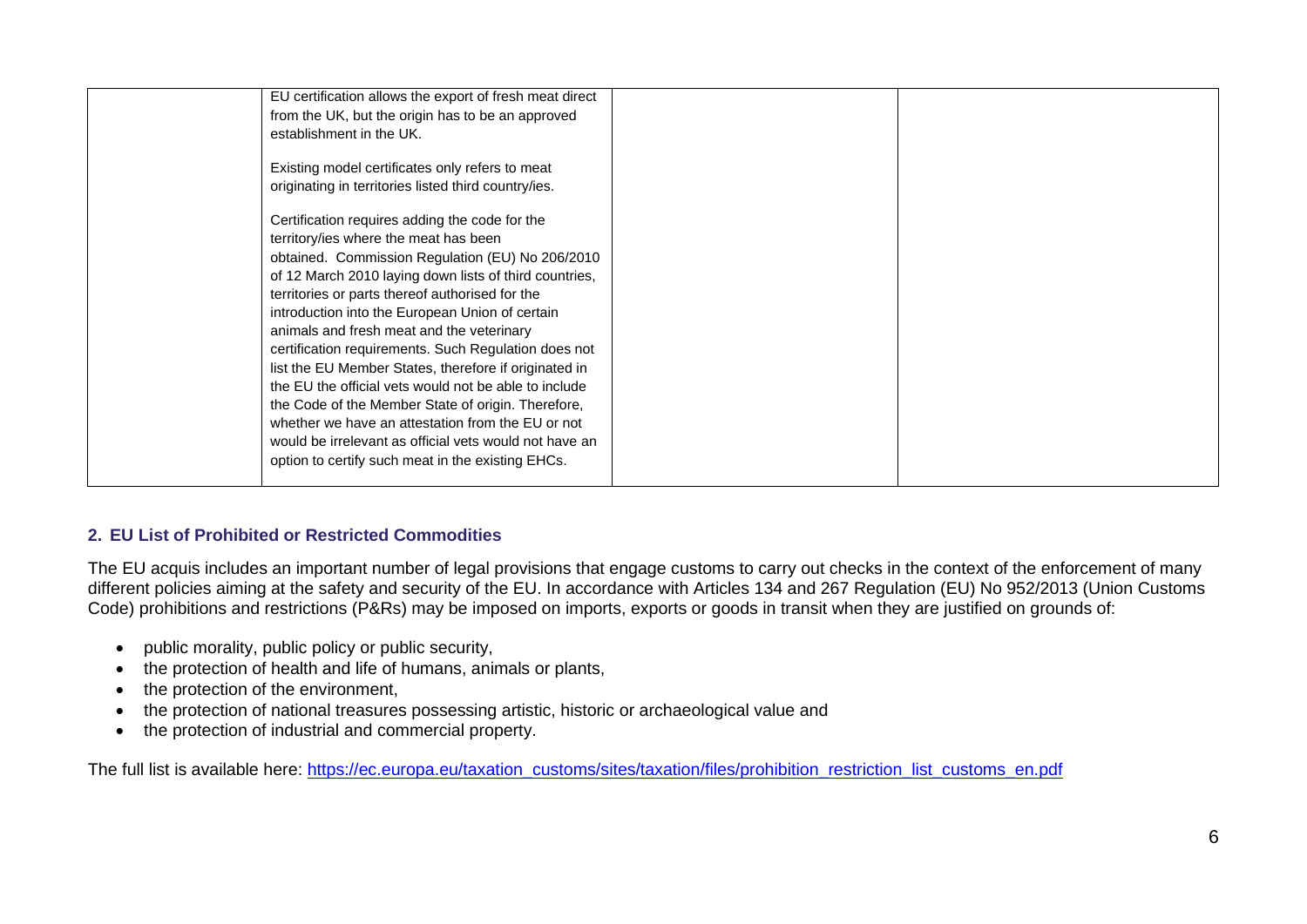### **3. Prohibitions and Restrictions Impacting Defra Import and Exports**

There are issues, distinct from the EU list of P&R's at customs, that by default prevent or restrict products for trade due to EU law and / or limitations of the EU's export health certificates. These P&R's will prevent or restrict on goods moving from GB to NI.

| <b>Commodity</b>                                                                               | <b>Description</b>                                                                                                                                                                                                                                                                                                                                                            |                                          | <b>Impact of issue</b>                                                                                  |  |  |
|------------------------------------------------------------------------------------------------|-------------------------------------------------------------------------------------------------------------------------------------------------------------------------------------------------------------------------------------------------------------------------------------------------------------------------------------------------------------------------------|------------------------------------------|---------------------------------------------------------------------------------------------------------|--|--|
|                                                                                                | Products of Animal Origin (POAO)                                                                                                                                                                                                                                                                                                                                              |                                          |                                                                                                         |  |  |
| <b>Poultry mechanically</b><br>separated meat & ratite/<br>game bird MSM                       | EU prohibition on chilled and frozen<br>mechanically separated poultry meat.<br>There is no health certificate.<br>Mechanically separated meat means the<br>product is obtained by removing meat<br>from flesh bearing bones after boning or<br>from poultry carcasses, using mechanical<br>means. This results in the loss or<br>modification of the muscle fiber structure. | Uncooked chicken slices                  | No exports possible of mechanically separated<br>poultry meat.                                          |  |  |
| UK Milk - Raw milk from<br><b>TB herds</b>                                                     | Raw milk from TB infected herds cannot<br>enter EU.                                                                                                                                                                                                                                                                                                                           | Milk from TB infected herds<br>$\bullet$ | No exports of raw milk from TB infected herds.                                                          |  |  |
| Milk and milk products not<br>from UK                                                          | EU prohibition on the re-export of raw milk<br>imported from the EU or RoW back to the<br>EU.<br>Milk and milk products (cheese, butter,<br>whey, etc.) must comply with EU EHC.                                                                                                                                                                                              |                                          | Re-export of raw milk not possible.<br>Exports of milk and milk products possible with<br>restrictions. |  |  |
| <b>Products using POAO</b><br>from 3rd Countries which<br>are not EU listed third<br>countries | For POAO from third countries contained<br>in other goods in the UK and re-exported<br>to the EU: Exporters should check with<br>Official Vets that their specific certificates<br>can be issued.<br>POAO from countries not listed by EU<br>cannot be exported to the EU or imported<br>into UK.                                                                             |                                          | Re-export of products using POAO from listed third<br>countries possible.                               |  |  |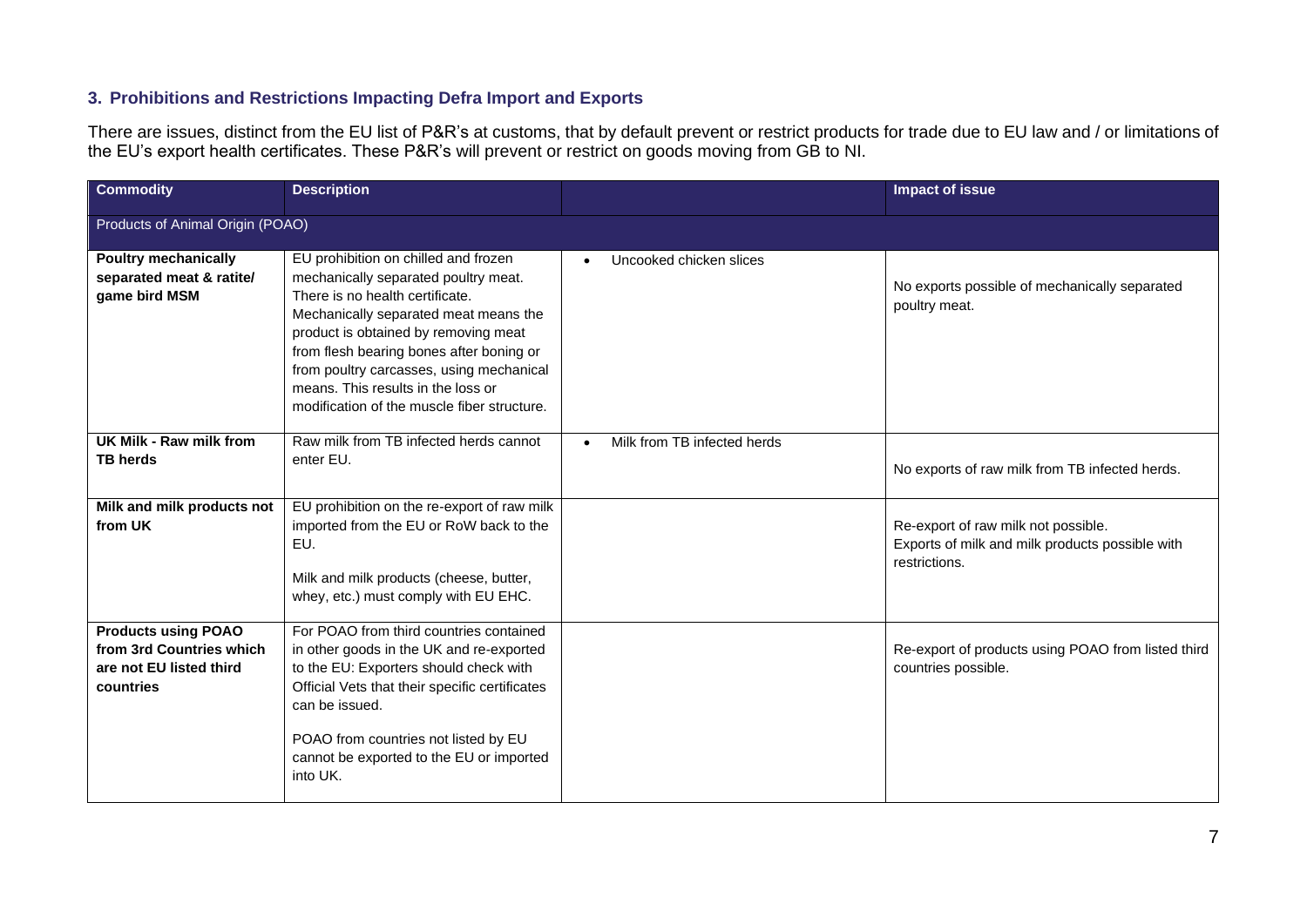| <b>Ungraded eggs</b>                                                                                                  | Ungraded eggs are eggs that have not<br>gone into a packing plant, either because<br>they go straight to the food industry, or<br>have yet to go to the packing plant to be<br>graded.<br>Eggs delivered directly to the food<br>industry come directly from the primary<br>producer and are ungraded.<br>Primary producers are unable to be<br>registered establishments for the<br>purposes of SPS certification and there is<br>no model certificate for ungraded eggs.                                                 | Ungraded eggs in shell<br>$\bullet$                                                                                                                                                                                                                                                                      | No exports possible of ungraded eggs.                                                                                                             |
|-----------------------------------------------------------------------------------------------------------------------|----------------------------------------------------------------------------------------------------------------------------------------------------------------------------------------------------------------------------------------------------------------------------------------------------------------------------------------------------------------------------------------------------------------------------------------------------------------------------------------------------------------------------|----------------------------------------------------------------------------------------------------------------------------------------------------------------------------------------------------------------------------------------------------------------------------------------------------------|---------------------------------------------------------------------------------------------------------------------------------------------------|
| All POAO (Online orders<br>delivered direct to<br>customers)                                                          | POAO goods ordered [typically online]<br>and delivered direct to the customer via<br>Amazon, DPD, ParcelForce, Hermes etc<br>need Export Health Certificates (EHCs) if<br>delivered from GB addresses to EU<br>addresses and the orders are not fulfilled<br>from EU depots. Many such operators<br>are micro-businesses and may not realise<br>that an EHC is needed but even if they do<br>it is unlikely that the EU customer will<br>have the ability to pre-notify an EU BCP<br>which is a pre-requisite for exports. |                                                                                                                                                                                                                                                                                                          | Exports possible with restrictions.                                                                                                               |
| <b>Animal By-Products</b><br><b>Category 1 and Category 2</b><br><b>ABPs</b><br>and certain Category 3<br><b>ABPs</b> | EU prohibition on the export to third<br>countries of animal by-products and<br>derived products destined for incineration<br>or landfill.<br>EU prohibition on the export to third<br>countries of category 1 specified risk<br>material (SRM).                                                                                                                                                                                                                                                                           | Carcasses of animals not fit for human<br>$\bullet$<br>consumption<br>Flours, meals and pellets, of meat or meat<br>offal, of fish or of crustaceans, molluscs or<br>other aquatic invertebrates, unfit for<br>human consumption.<br>Unprocessed animal by products such as<br>manure, feathers and down | Trade of Category 1 and Category 2 Animal By<br>Products would be largely prohibited.<br>Trade in category 1 SRM material would be<br>prohibited. |
|                                                                                                                       | EU prohibition on the import and export of<br>all category 1 and 2 animal by-products                                                                                                                                                                                                                                                                                                                                                                                                                                      |                                                                                                                                                                                                                                                                                                          | Trade of some unprocessed category 3 products<br>could also be prohibited.                                                                        |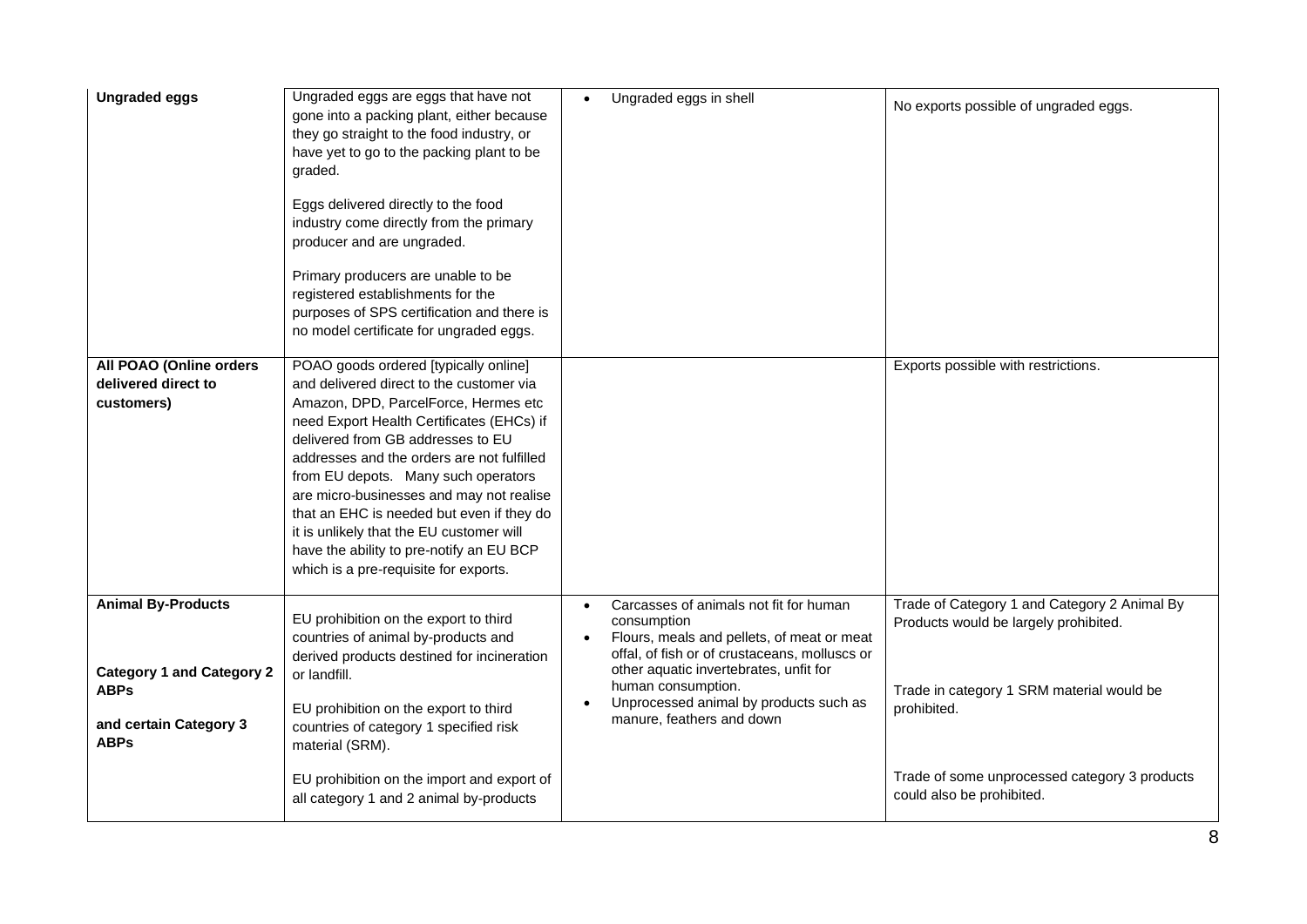|                                                                                             | until provision is made in ABP<br>implementing Regulation (EC) No.<br>142/2011 (only provisions for certain<br>material have been made to date).<br>EU prohibition on untreated and<br>unprocessed animal by-products entering<br>or transiting the EU (e.g. feathers,<br>manure).<br>Treated or processed APB is allowed<br>from listed countries.                                                                                                                                                          |                                                                                                                                                                                                                                                                                        |                                                            |
|---------------------------------------------------------------------------------------------|--------------------------------------------------------------------------------------------------------------------------------------------------------------------------------------------------------------------------------------------------------------------------------------------------------------------------------------------------------------------------------------------------------------------------------------------------------------------------------------------------------------|----------------------------------------------------------------------------------------------------------------------------------------------------------------------------------------------------------------------------------------------------------------------------------------|------------------------------------------------------------|
| <b>Animal By-Products</b><br>Processed animal protein<br>(PAP) not for human<br>consumption | The EU requires mammalian PAP to be<br>processed through Method 1 (pressure<br>sterilisation), in accordance with AB-P<br>Regulations (EU) 142/2011 and (EC)<br>1069/2009.<br>This method is not required for<br>manufacturing these products in the EU<br>and for intra EU trade. UK rendering<br>plants have been allowed to use<br>processing Methods (4 or 7) as a member<br>state.                                                                                                                      | Carcasses of animals not fit for human<br>$\bullet$<br>consumption.<br>Flours, meals and pellets, of meat or meat<br>offal, of fish or of crustaceans, molluscs or<br>other aquatic invertebrates, unfit for<br>human consumption.<br>Preparations of a kind used in animal<br>feeding | Not exportable unless compliant with processing<br>method. |
| <b>Animal By-Products</b><br>Rendered fats (tallow) not<br>for human consumption            | EU requires tallow for non-feed use to<br>have a marker- glycerol triheptanonate<br>(GTH) - added so that the rendered fats<br>can be tested to make sure they are not<br>being illegally diverted into the feed chain,<br>in accordance with AB-P Regulations<br>(EU) 142/2011 and (EC) 1069/2009.<br>UK exporters, when supplying its EU<br>biodiesel customers will have to provide<br>separate transport, storage and offloading<br>facilities to prevent contamination with<br>non-GTH marked products. | Rendered fats not for human consumption                                                                                                                                                                                                                                                | Not exportable unless compliant with processing<br>method. |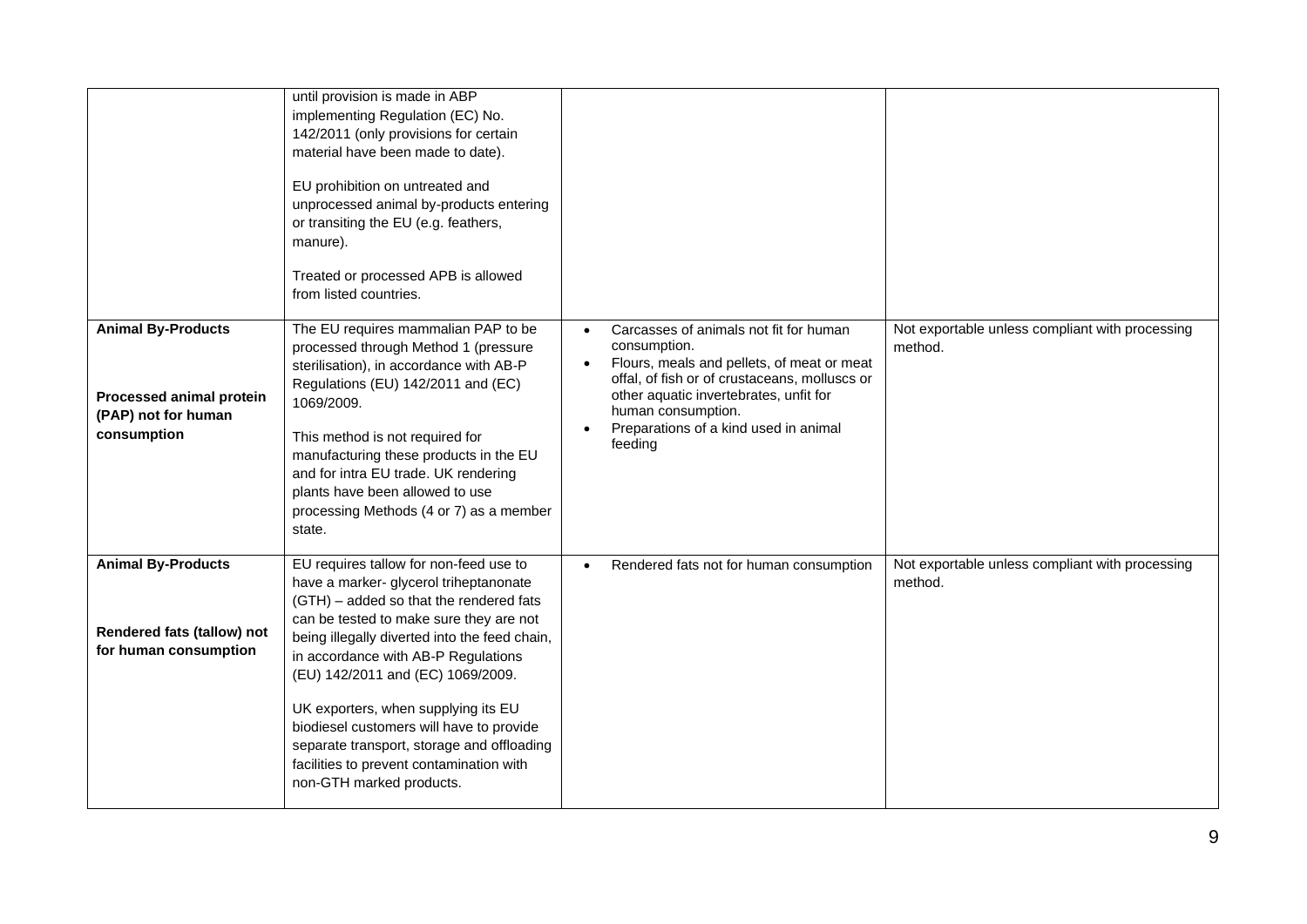| <b>Fish</b>                                                                                 |                                                                                                                                                                                                                                                                                                                                                                                                                                                                                                                                                                                                                                                                                                                                                                                                                                                                                                                                                                                                                                                                                                                                                                                                                                           |                                           |                                                                                                                                                                                                                                                                                                                                           |
|---------------------------------------------------------------------------------------------|-------------------------------------------------------------------------------------------------------------------------------------------------------------------------------------------------------------------------------------------------------------------------------------------------------------------------------------------------------------------------------------------------------------------------------------------------------------------------------------------------------------------------------------------------------------------------------------------------------------------------------------------------------------------------------------------------------------------------------------------------------------------------------------------------------------------------------------------------------------------------------------------------------------------------------------------------------------------------------------------------------------------------------------------------------------------------------------------------------------------------------------------------------------------------------------------------------------------------------------------|-------------------------------------------|-------------------------------------------------------------------------------------------------------------------------------------------------------------------------------------------------------------------------------------------------------------------------------------------------------------------------------------------|
|                                                                                             |                                                                                                                                                                                                                                                                                                                                                                                                                                                                                                                                                                                                                                                                                                                                                                                                                                                                                                                                                                                                                                                                                                                                                                                                                                           |                                           |                                                                                                                                                                                                                                                                                                                                           |
| Wild harvested live bivalve<br>molluscs from Cat B<br>waters for depuration in<br><b>EU</b> | While exports of live bivalve molluscs<br>(LBM) from aquaculture sites and exports<br>of depurated LBMs can continue at the<br>end of the Transition Period, exports of<br>wild harvested live bivalve molluscs<br>(LBM) from Cat B waters for depuration in<br>the EU will temporarily not be possible, as<br>once the transition period has ended<br>there is no EHC suitable for them.<br>A revised aquaculture certificate is<br>expected to come into force from 21 April<br>2021, which will allow this trade to take<br>place from third countries into the EU.<br>Exports of LBMs from Class B/C waters<br>from Aquaculture Production Businesses,<br>which are intended to go for relaying or<br>depuration (purification) in the EU, can<br>continue to be exported to the EU.<br>They will need to be accompanied by a<br>specific Export Health Certificate: "Model<br>animal health certificate for the import into<br>the European Union of aquaculture<br>animals for farming, relaying, put and take<br>fisheries and open ornamental facilities".<br>This certificate is limited to LBMs sourced<br>from aquaculture establishments.<br>This will also not apply to the export of<br>LBMs from Class A waters (which can | Live Bivalve Molluscs from Class B waters | Under the EU rules regarding movements of<br>animals from third countries, as the UK will be<br>classed from 1 January 2021, GB businesses that<br>export, or intend to export, wild-caught Class B/C<br>LBMs will be unable to do so from 1 January until<br>the introduction of the relevant certificate, expected<br>on 21 April 2021. |
| Live bivalve molluscs and                                                                   | continue under POAO EHC).<br>Direct landings of fresh fishery products                                                                                                                                                                                                                                                                                                                                                                                                                                                                                                                                                                                                                                                                                                                                                                                                                                                                                                                                                                                                                                                                                                                                                                    |                                           | Certain vessels currently directly landing LBM and                                                                                                                                                                                                                                                                                        |
| fishery products from                                                                       | into the EU without the need for an EHC                                                                                                                                                                                                                                                                                                                                                                                                                                                                                                                                                                                                                                                                                                                                                                                                                                                                                                                                                                                                                                                                                                                                                                                                   |                                           | aquaculture salmon will be unable to continue                                                                                                                                                                                                                                                                                             |
| aquaculture (directly                                                                       | from registered fishing vessels are                                                                                                                                                                                                                                                                                                                                                                                                                                                                                                                                                                                                                                                                                                                                                                                                                                                                                                                                                                                                                                                                                                                                                                                                       |                                           | current trade patterns and need to land in GB and                                                                                                                                                                                                                                                                                         |
| landed)                                                                                     | permitted under EU regulations. It is not                                                                                                                                                                                                                                                                                                                                                                                                                                                                                                                                                                                                                                                                                                                                                                                                                                                                                                                                                                                                                                                                                                                                                                                                 |                                           | obtain a health certificate to export.                                                                                                                                                                                                                                                                                                    |
|                                                                                             | possible to direct land Live Bivalve                                                                                                                                                                                                                                                                                                                                                                                                                                                                                                                                                                                                                                                                                                                                                                                                                                                                                                                                                                                                                                                                                                                                                                                                      |                                           |                                                                                                                                                                                                                                                                                                                                           |
|                                                                                             | Molluscs or unprocessed fish from                                                                                                                                                                                                                                                                                                                                                                                                                                                                                                                                                                                                                                                                                                                                                                                                                                                                                                                                                                                                                                                                                                                                                                                                         |                                           |                                                                                                                                                                                                                                                                                                                                           |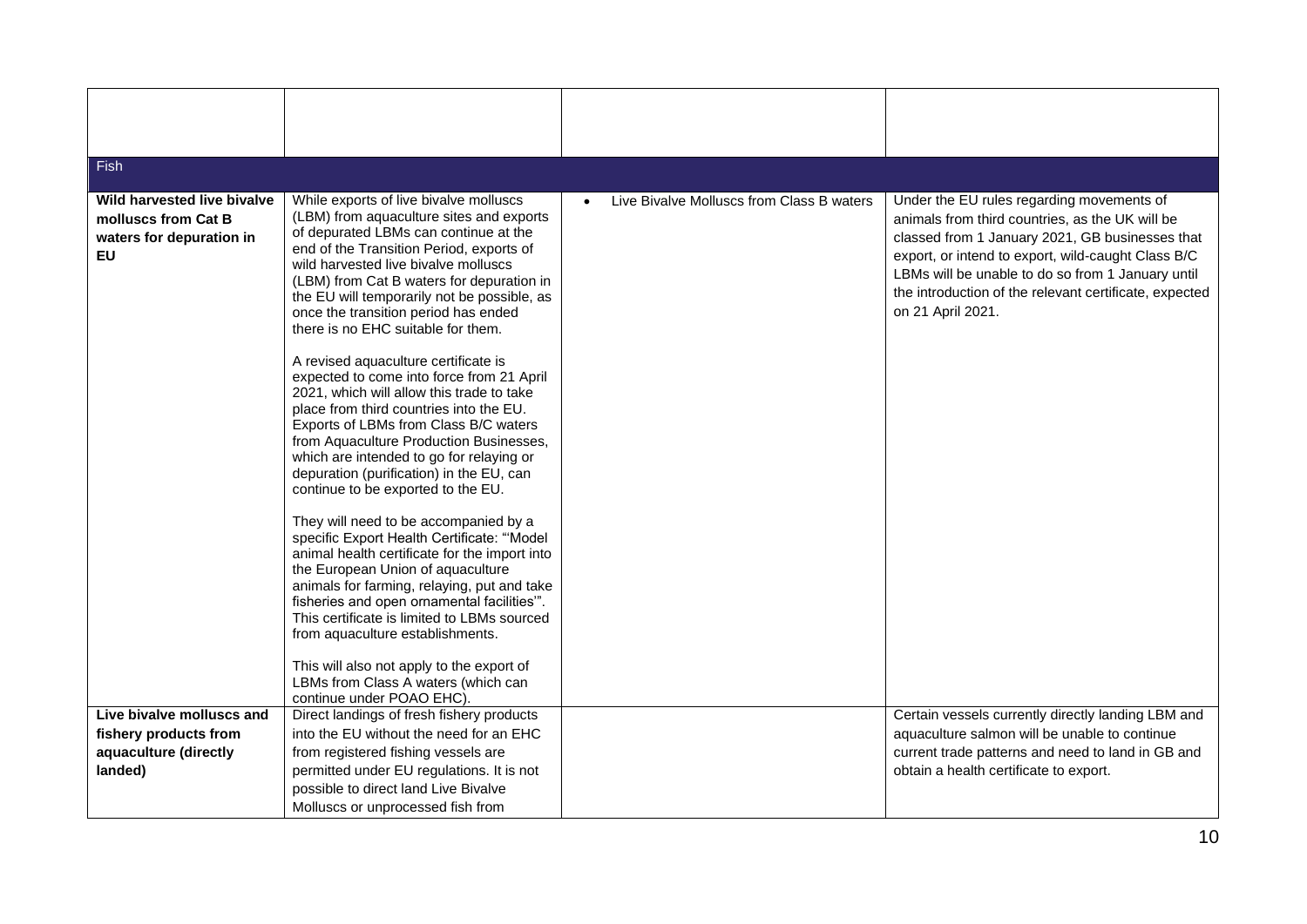|                                                                                                                                                                                                  | aquaculture sources, however. These<br>need to be landed in GB and certified for<br>export.                                                                                                                                                                                                                                                                           |                                                                                                                                                                             |                                                                                                                                                                                                                                                                                                                        |
|--------------------------------------------------------------------------------------------------------------------------------------------------------------------------------------------------|-----------------------------------------------------------------------------------------------------------------------------------------------------------------------------------------------------------------------------------------------------------------------------------------------------------------------------------------------------------------------|-----------------------------------------------------------------------------------------------------------------------------------------------------------------------------|------------------------------------------------------------------------------------------------------------------------------------------------------------------------------------------------------------------------------------------------------------------------------------------------------------------------|
| Plants, plant products and other regulated articles                                                                                                                                              |                                                                                                                                                                                                                                                                                                                                                                       |                                                                                                                                                                             |                                                                                                                                                                                                                                                                                                                        |
| List of plant & plant<br>products and other<br>regulated articles (Inc. soil<br>and growing medium,<br>wood packaging material<br>and used vehicles and<br>machinery) subject to new<br>controls | New controls on export to the EU for most<br>regulated plant heath material. Only 5<br>tropical fruit are uncontrolled.                                                                                                                                                                                                                                               | plants for planting<br>timber<br>$\bullet$<br>fruit, vegetables<br>seeds<br>$\bullet$<br>wood packing material<br>soil and growing medium (if supporting<br>plant vitality) | Most plants, plant products and other regulated<br>articles will be subject to new EU plant health<br>controls, including the need for phytosanitary<br>certification and the need to meet special<br>requirements, as well as checks on arrival.<br>Wood packing material will need to comply with<br><b>ISPM 15.</b> |
| <b>Used vehicles and</b><br>machinery which cannot<br>meet new EU<br>requirements                                                                                                                | New controls on exports of certain types<br>of used vehicles and machinery will apply.                                                                                                                                                                                                                                                                                |                                                                                                                                                                             | Exports still possible but with new requirements<br>including pre-notification, phytosanitary certification<br>and checks Minimum of 5% of imports) at the<br>border.                                                                                                                                                  |
| <b>Plant health prohibitions</b>                                                                                                                                                                 | Requires EU to make the UK an<br>exception to its prohibitions on specific<br>commodities from third countries. The<br>main example is the prohibition on the<br>import of potatoes, both seed and ware.<br>(Seed potatoes are doubly impacted, by<br>the plant health restriction and by seeds<br>equivalence).<br>Full list of prohibitions available at<br>GOV.UK. | Seed and ware potatoes<br>$\bullet$                                                                                                                                         | Prevents export of prohibited commodities to the<br>EU.<br>Please note: We are in discussion with the<br>commission on the position of ware potatoes to<br>see if this prohibition can be lifted for 1 January<br>2021.                                                                                                |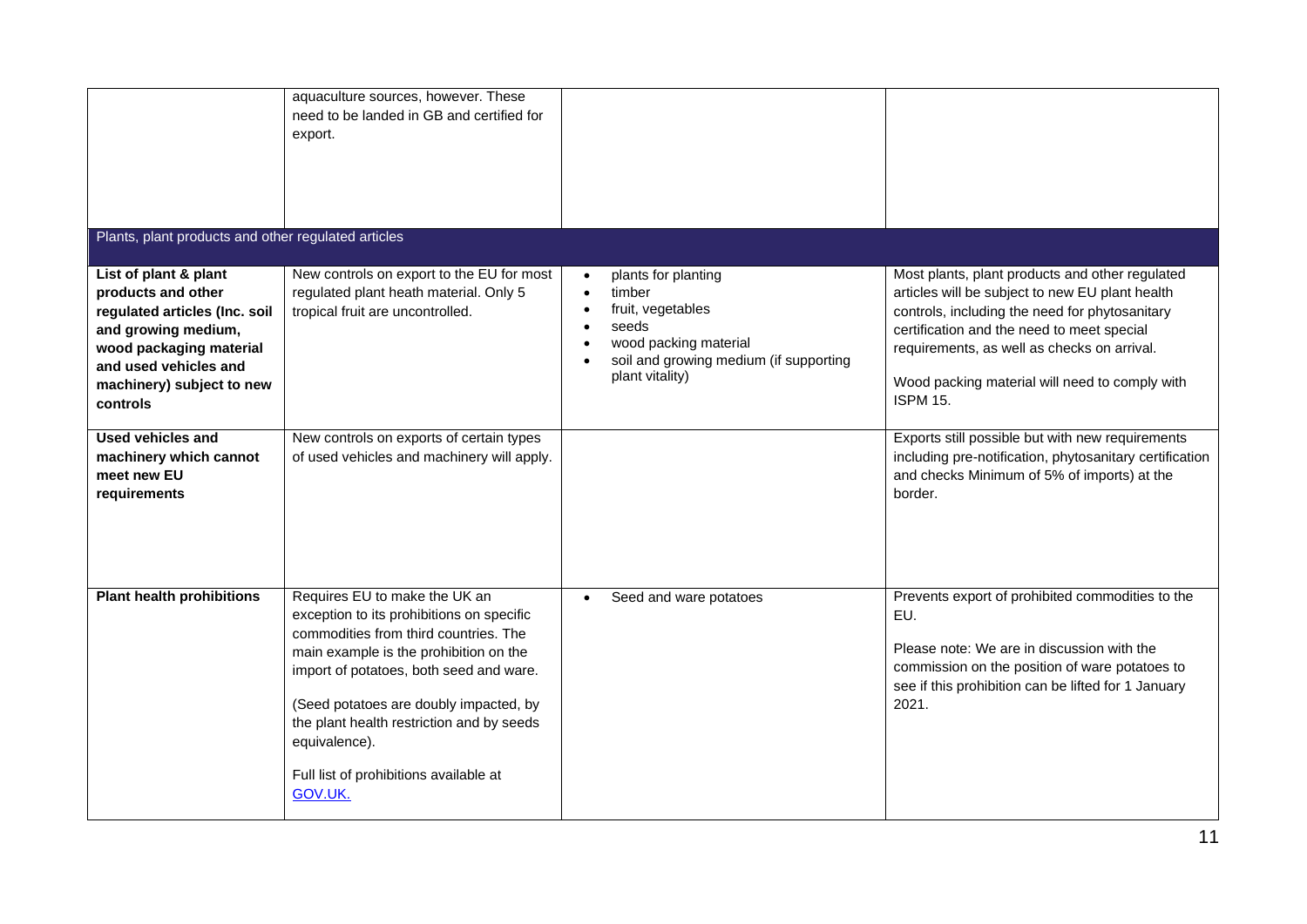| Re-export of third country<br>hops                                                                                                                            | EU hops legislation does not set out a<br>process for the export of third country<br>consignments that are routed through<br>another third country. Our interpretation of<br>the legal provisions is, therefore, that this<br>re-export trade would be prohibited after<br>the end of the transition period. |                   | No exports are possible.                                        |
|---------------------------------------------------------------------------------------------------------------------------------------------------------------|--------------------------------------------------------------------------------------------------------------------------------------------------------------------------------------------------------------------------------------------------------------------------------------------------------------|-------------------|-----------------------------------------------------------------|
| <b>Live Animals</b>                                                                                                                                           |                                                                                                                                                                                                                                                                                                              |                   |                                                                 |
| Honey bees - colonies and<br>packages                                                                                                                         | EU rules only permit third countries to<br>export queens and 20 attendant worker<br>bees to the EU.                                                                                                                                                                                                          | Honey bees        | Exports may continue but with restrictions.                     |
| <b>Bumblebees - colonies</b><br>with over 200 workers                                                                                                         | EU rules only permit third countries to<br>export containers containing a maximum<br>of 200 bumble bees, bred in a controlled<br>environment within a recognised<br>establishment (however we have no<br>known bumblebee breeders).                                                                          | <b>Bumblebees</b> | Technical prohibition with lack of breeder register.            |
| <b>Transport conditions for</b><br>live animals                                                                                                               | EU requires the means of transport to<br>have been cleansed and disinfected prior<br>to loading and for animals to be treated in<br>accordance with Council Regulation (EC)<br>1/2005 at the time of loading to ensure<br>they are fit to travel.                                                            |                   | Exports can continue with restrictions.                         |
| <b>Export of animals to the</b><br>EU that were originally<br>imported from Rol                                                                               | EU requires the animals to have been<br>resident in the exporting country for a<br>period prior to slaughter (e.g. 3 months in<br>the case of live animals).                                                                                                                                                 |                   | Exports can continue with restrictions.                         |
| Non-harmonised animals<br>including reptiles,<br>amphibians, invertebrates<br>and their genetic material<br>- pupae e.g. butterfly<br>pupae, leaf cutter ants | These commodities will be subject to<br>individual national rules - will need to be<br>agreed with individual MS - must be<br>cleared via a BCP.                                                                                                                                                             |                   | Exports can continue based on agreements with<br>individual MS. |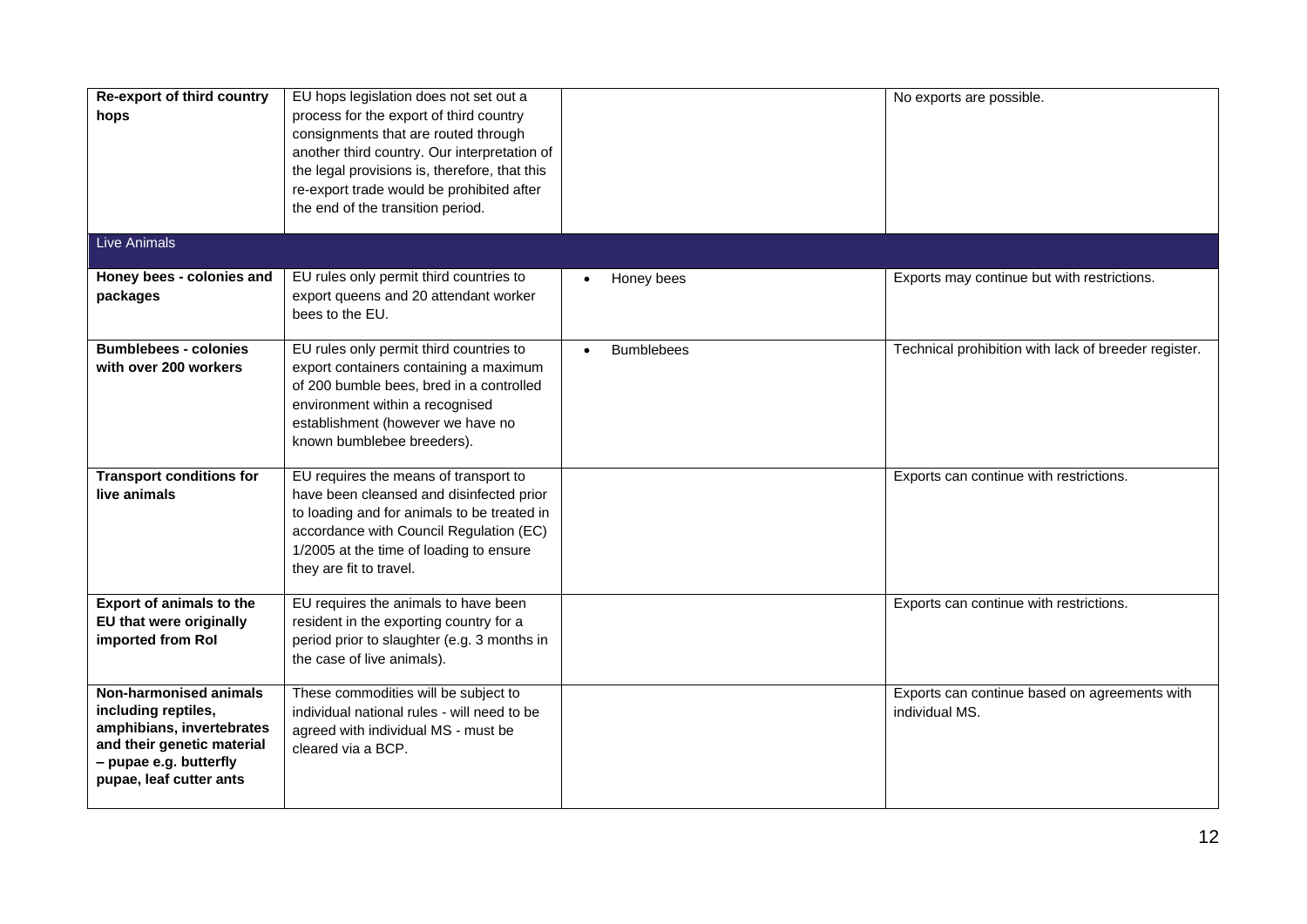| Other                                                                                                                            |                                                                                                                                                                                                                                                                                                                                                                                                                                                                                                           |                                                                                                       |
|----------------------------------------------------------------------------------------------------------------------------------|-----------------------------------------------------------------------------------------------------------------------------------------------------------------------------------------------------------------------------------------------------------------------------------------------------------------------------------------------------------------------------------------------------------------------------------------------------------------------------------------------------------|-------------------------------------------------------------------------------------------------------|
|                                                                                                                                  |                                                                                                                                                                                                                                                                                                                                                                                                                                                                                                           |                                                                                                       |
| <b>Trichinella testing</b>                                                                                                       | Commission Regulation 206/2010 states<br>that as a Third country the UK must be<br>listed as applying controlled housing<br>conditions (CHC) to avoid full testing for<br>trichinella from 1 January. Products can<br>only be exported frozen unless 100%<br>testing is completed.<br>The main controlled housing requirements<br>are contained in Implementing Regulation<br>(EU) 2015/1375.                                                                                                             | Exports of pork products will not be possible<br>without full testing unless exported frozen.         |
| <b>Animal By-Products</b><br>Apiculture products for<br>use in apiculture<br>(honey, wax, and propolis<br>for use in beekeeping) | The EHC under AB-P Implementing<br>Regulation (EU) 142/2011 requires UK<br>notification process for a particular<br>disease (acariosis).<br>Regulation includes processing<br>requirements for apiculture products.                                                                                                                                                                                                                                                                                       | Exports can continue with restrictions.                                                               |
| <b>Mushrooms and berries</b><br>(under Chernobyl checks)                                                                         | Commission Implementing Regulation<br>(EU) 2020/1158 of 5 August 2020 on the<br>conditions governing imports of food and<br>feed originating in third countries following<br>the accident at the Chernobyl nuclear<br>power station.<br>Food must not exceed the maximum<br>permitted radioactive level of 600 Bq/kg in<br>terms of caesium-137. Pre-export<br>laboratory testing and certification for<br>listed products (uncultivated mushrooms<br>and berries of the genus vaccinium) is<br>required. | Exports possible but with extra restrictions<br>including pre-export testing and export certificates. |